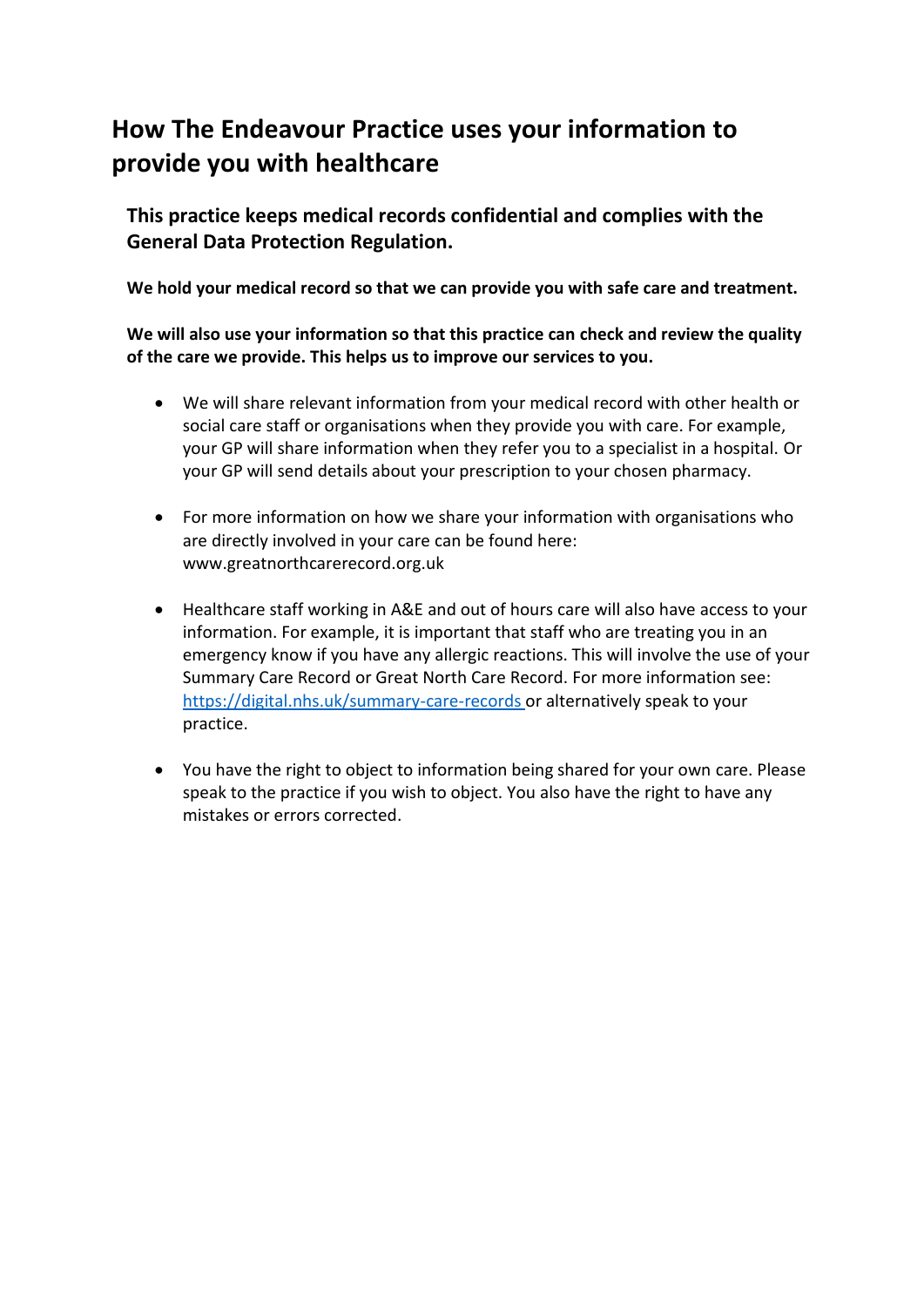## **Other important information about how your information is used to provide you with healthcare**

#### **Registering for NHS care**

- All patients who receive NHS care are registered on a national database.
- This database holds your name, address, date of birth and NHS Number but it does not hold information about the care you receive.
- The database is held by NHS Digital, a national organisation which has legal responsibilities to collect NHS data.
- More information can be found at: https://digital.nhs.uk or the phone number for general enquires at NHS Digital is 0300 303 5678

### **Identifying patients who might be at risk of certain diseases**

- Your medical records will be searched by a computer programme so that we can identify patients who might be at high risk from certain diseases such as heart disease or unplanned admissions to hospital.
- This means we can offer patients additional care or support as early as possible.
- This process will involve linking information from your GP record with information from other health or social care services you have used.
- Information which identifies you will only be seen by this practice.
- More information can be found at: <https://www.england.nhs.uk/ourwork/tsd/ig/risk-stratification> or speak to the practice.

#### **Safeguarding**

- Sometimes we need to share information so that other people, including healthcare staff, children or others with safeguarding needs, are protected from risk of harm.
- These circumstances are rare.
- We do not need your consent or agreement to do this.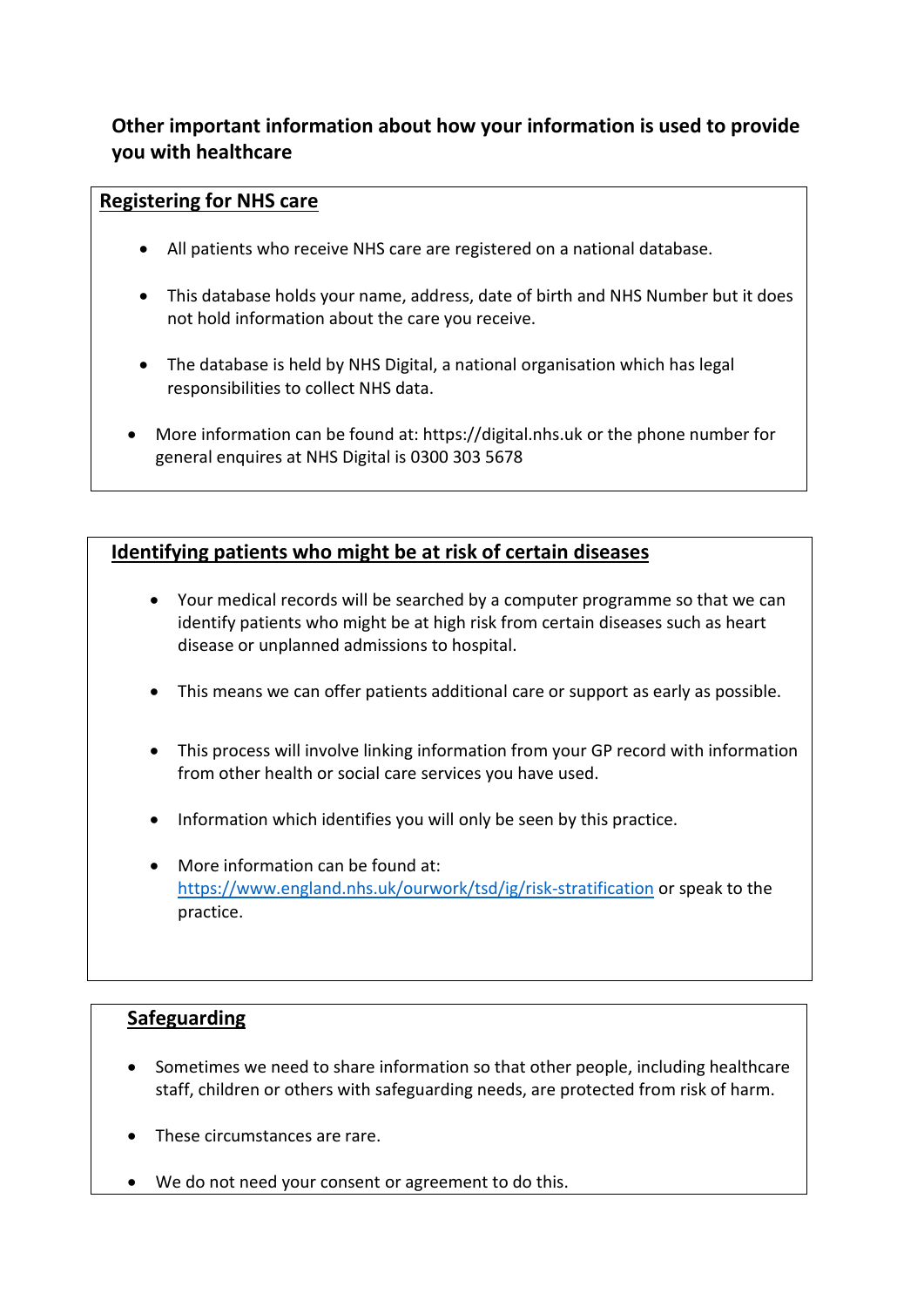We are required by law to provide you with the following information about how we handle your information.

| Data Controller contact        | Management Partner, Endeavour Practice, 20 Cleveland Square,          |
|--------------------------------|-----------------------------------------------------------------------|
| details                        | Middlesbrough, TS1 2NX                                                |
|                                |                                                                       |
| <b>Data Protection Officer</b> | Liane Cotterill, Senior Governance Manager & Data Protection Officer  |
| contact details                | North of England Commissioning Support, Teesdale House, Westpoint     |
|                                | Road, Thornaby, Stockton-On-Tees, TS17 6BL                            |
| Purpose of the                 | To give direct health or social care to individual patients.          |
| processing                     |                                                                       |
|                                | For example, when a patient agrees to a referral for direct care,     |
|                                | such as to a hospital, relevant information about the patient         |
|                                | will be shared with the other healthcare staff to enable them         |
|                                | to give appropriate advice, investigations, treatments and/or         |
|                                | care.                                                                 |
|                                |                                                                       |
|                                | To check and review the quality of care. (This is called audit        |
|                                | and clinical governance).                                             |
| Lawful basis for               | These purposes are supported under the following sections of the      |
| processing                     | GDPR:                                                                 |
|                                |                                                                       |
|                                | Article $6(1)(e)$ ' necessary for the performance of a task           |
|                                | carried out in the public interest or in the exercise of official     |
|                                | authority'; and                                                       |
|                                | Article 9(2)(h) 'necessary for the purposes of preventative or        |
|                                | occupational medicine for the assessment of the working               |
|                                | capacity of the employee, medical diagnosis, the provision of         |
|                                | health or social care or treatment or the management of health        |
|                                | or social care systems and services"                                  |
|                                |                                                                       |
|                                | Healthcare staff will also respect and comply with their obligations  |
|                                | under the common law duty of confidence.                              |
|                                |                                                                       |
|                                |                                                                       |
| <b>Recipient or categories</b> | The data will be shared with:                                         |
| of recipients of the           | healthcare professionals and staff in this surgery;                   |
| processed data                 | local hospitals;                                                      |
|                                | out of hours services;                                                |
|                                | diagnostic and treatment centres;                                     |
|                                | or other organisations involved in the provision of direct care       |
|                                | to individual patients.                                               |
|                                |                                                                       |
| <b>Rights to object</b>        | You have the right to object to information being shared<br>$\bullet$ |
|                                | between those who are providing you with direct care.                 |
|                                |                                                                       |
|                                | This may affect the care you receive $-$ please speak to the          |
|                                | practice.                                                             |